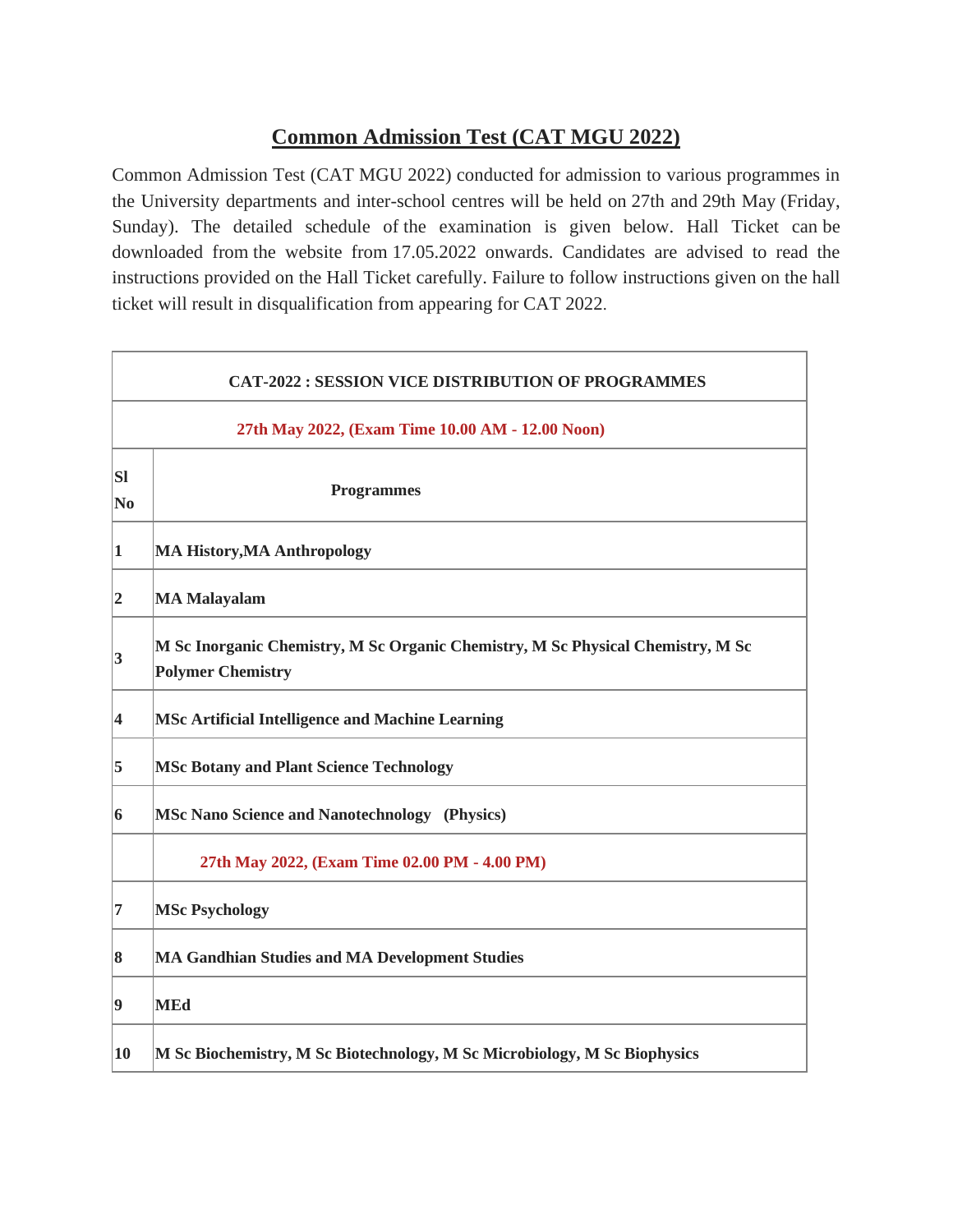| 11              | <b>M.Tech Nanoscience &amp; Nanotechnology</b>                                                                               |
|-----------------|------------------------------------------------------------------------------------------------------------------------------|
| 12              | <b>MSc Applied Geology</b>                                                                                                   |
| 13              | <b>MSc Data Science and Analytics</b>                                                                                        |
| 14              | MSc Nano Science and Nanotechnology (Chemistry)                                                                              |
|                 | 29th May 2022, 09.00 AM - 11 AM                                                                                              |
| 15              | <b>Integrated Masters Programmes in Social Sciences</b>                                                                      |
| 16              | M A Social Work in Disability Studies and Action                                                                             |
| 17              | M A Economics                                                                                                                |
| 18              | <b>Master of Physical Education and Sports</b>                                                                               |
|                 | 29th May 2022, 11.30 AM - 1.30 PM                                                                                            |
| 19              | <b>BBA LLB</b> (Hons)                                                                                                        |
| 20              | M A Politics & International Relations, M A Politics & Human Rights, M A Politics (Public<br><b>Policy &amp; Governance)</b> |
| 21              | <b>MSc Food Science and Technology</b>                                                                                       |
| 22              | M. Tech Programme in Advanced Polymeric Materials                                                                            |
| 23              | <b>MSc Computer Computer Science</b>                                                                                         |
| $\overline{24}$ | <b>MSc Physics</b>                                                                                                           |
| 25              | <b>Master of Tourism and Travel Management</b>                                                                               |
|                 | 29th May 2022, 02.30 PM - 04.30 PM                                                                                           |
| 26              | Integrated Master of Science (Integrated MSc)                                                                                |
| 27              | <b>LLM</b>                                                                                                                   |